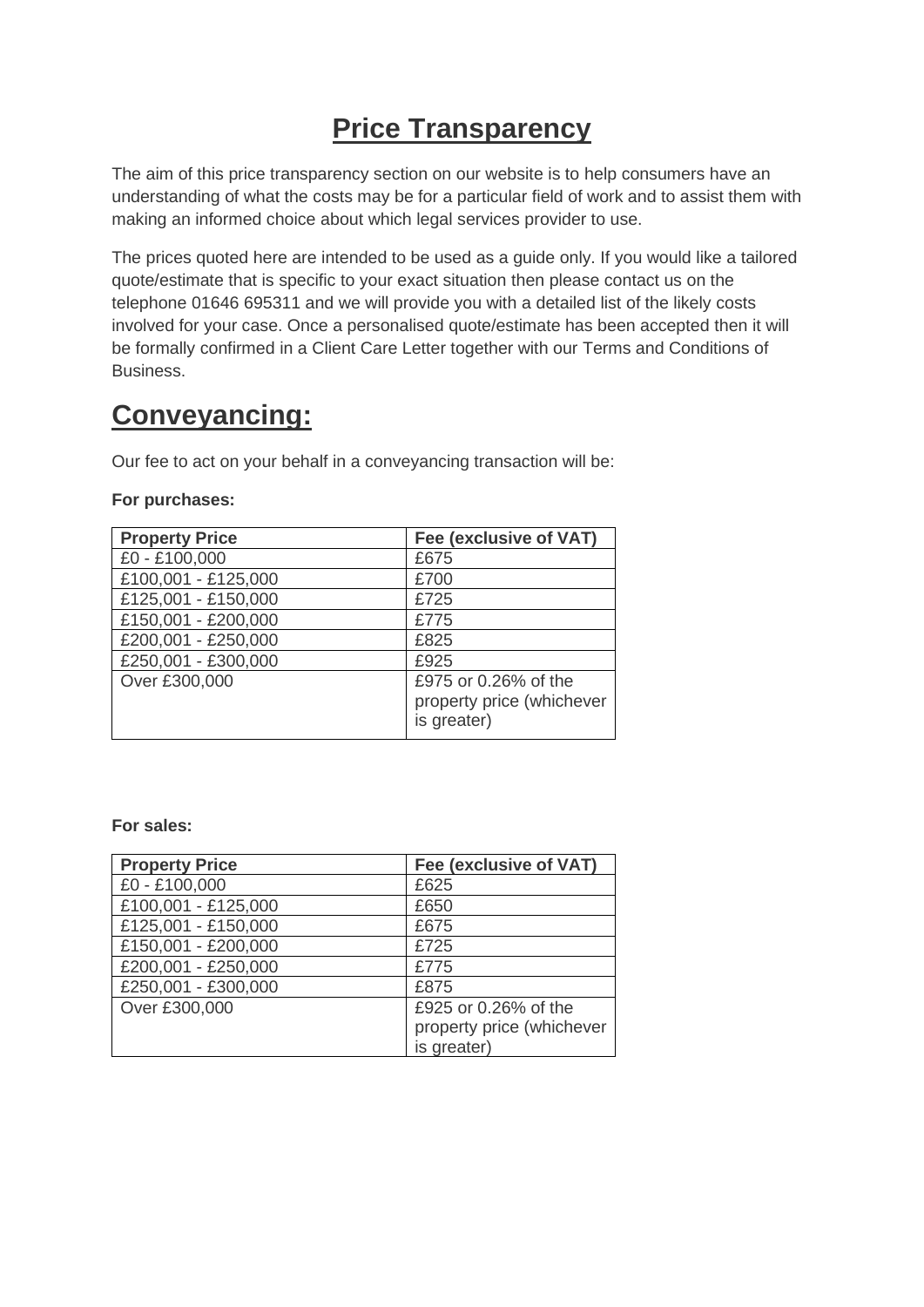# **Additional fixed charges:**

If your transaction involves any of the following from the table below then there will be the additional fixed charges as shown:

| <b>Additional Work</b>                  | <b>Additional Fee</b><br>(exclusive of VAT) |
|-----------------------------------------|---------------------------------------------|
| Leasehold Title                         | £500                                        |
| New Build (Freehold)                    | £250                                        |
| Management Company on Freehold<br>Title | £200                                        |
| Help to Buy Second Charge               | £300                                        |
|                                         |                                             |

# **The Purchase Transaction Fee includes the following work:**

- (a) Considering the sales pack prepared by the seller's solicitors;
- (b) Investigating of the title to the property, to include:
	- (i) carrying out searches with respect to title and local government information for the property;
	- (ii) raising appropriate enquiries in relation to the property;
	- (iii) reviewing replies given by the seller to the pre-contract enquiries;
- (c) Negotiating a purchase contract;
- (d) Negotiating a transfer document;
- (e) Reviewing a mortgage offer and liaising with the lender (if appropriate);
- (f) Preparing a report on title in relation to the property;
- (g) Proceeding to exchange of contracts and then completion of the purchase;
- (h) Dealing with Help to Buy ISA and claiming bonus from Government (if appropriate);
- (i) Transferring funds by telegraphic transfer to the seller's solicitors and for relevant taxes;
- (j) Preparing and submitting the Land Transaction Tax / Stamp Duty Tax Return to Welsh Revenue Authority / HMRC; and
- (k) Registering the purchase and the mortgage at the Land Registry.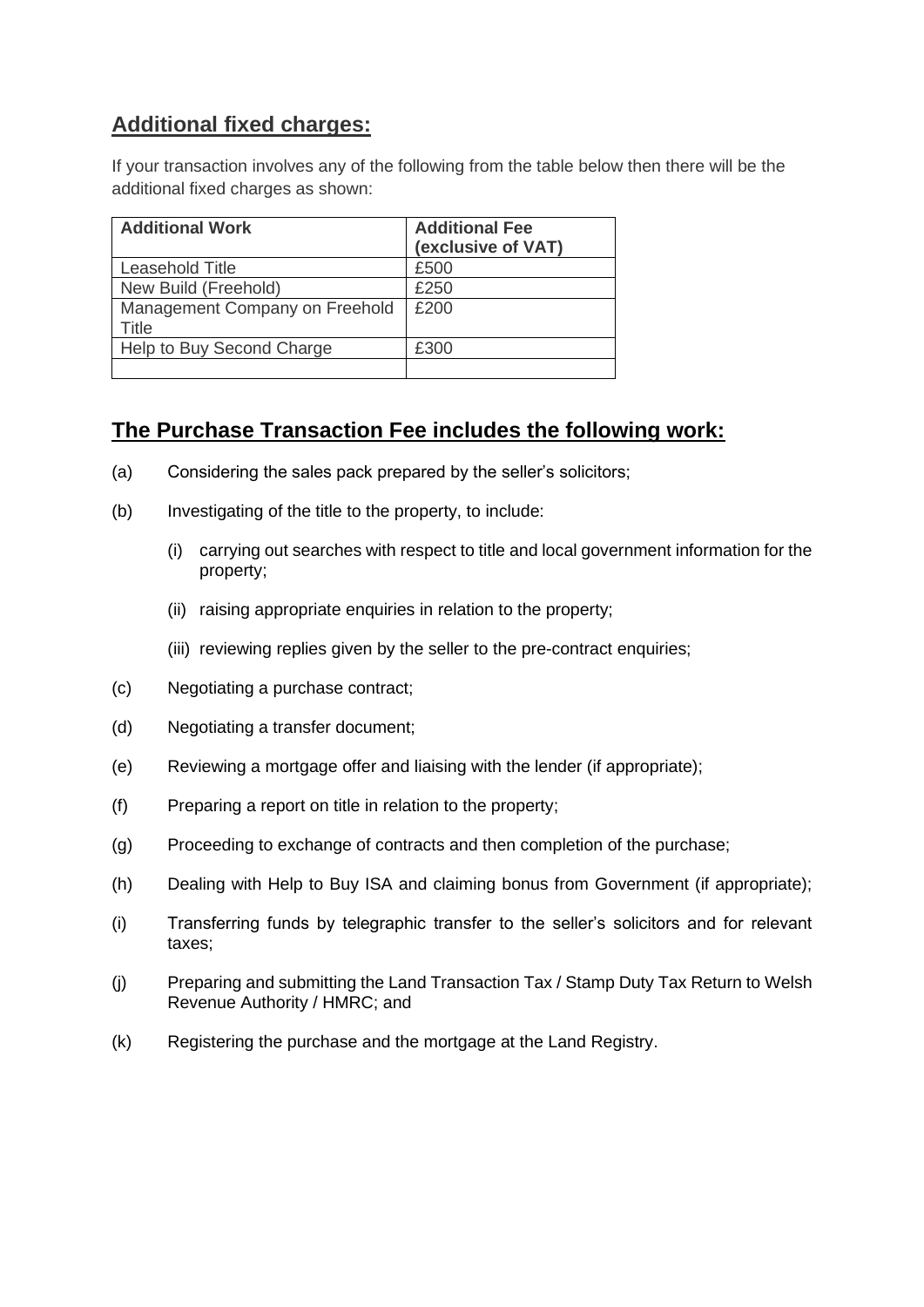# **Disbursements payable on purchase of property:**

In addition to the fee payable to Price & Kelway for the legal work that we will do in connection with your purchase there will also be a number of disbursements which you will have to fund. Disbursements are costs related to a legal transaction that are payable to third parties. The common disbursements incurred in a purchase transaction are:

| <b>Disbursement</b>               | <b>Cost (inclusive of VAT)</b>                                      |
|-----------------------------------|---------------------------------------------------------------------|
| <b>Local Authority Search</b>     | £106.80                                                             |
| Water & Drainage Search           | £9.60                                                               |
| <b>Land Registry Search</b>       | £3.00                                                               |
| <b>Land Charges Act Search</b>    | £2.00 per person                                                    |
| <b>Telegraphic Transfer Fee</b>   | £18.00                                                              |
| Electronic File Storage Fee       | £24.00                                                              |
| Anti-Money Laundering checks      | £6 per person                                                       |
| <b>Land Registry Fee</b>          | Use the Land Registry<br>link below to calculate<br>the fee payable |
| Land Transaction Tax / Stamp Duty | Use relevant link below<br>to calculate amount<br>payable           |
|                                   |                                                                     |

The Land Registry Fees applicable to your transaction can be calculated using the following link<http://landregistry.data.gov.uk/fees-calculator.html>

**If you are buying a property in Wales** then you can click on the following link to calculate the amount of Land Transaction Tax payable <https://lttcalculator.wra.gov.wales/>

**If you are buying a property in England** then you can click on the following link to calculate the amount of Stamp Duty Land Tax payable <https://www.tax.service.gov.uk/calculate-stamp-duty-land-tax/#/intro>

On occasions there will be a need to incur disbursements beyond those itemised above and we will endeavour to let you know about those as early as possible in the transaction. For example, the property that you are seeking to buy may be in an area where a coal mining search is required because of historic coal mining in that area.

# **The Sale Transaction Fee includes the following work:**

- (a) investigating the title to the property, to include obtaining office copy entries in respect of the registered title to your Property or if the title is unregistered obtaining and examining the title deeds to your Property;
- (b) preparing a contract of sale and supplying to the buyer's solicitors a sales pack incorporating the contract, title documents and property information forms;
- (c) answering additional enquiries about the property from the buyer's solicitors;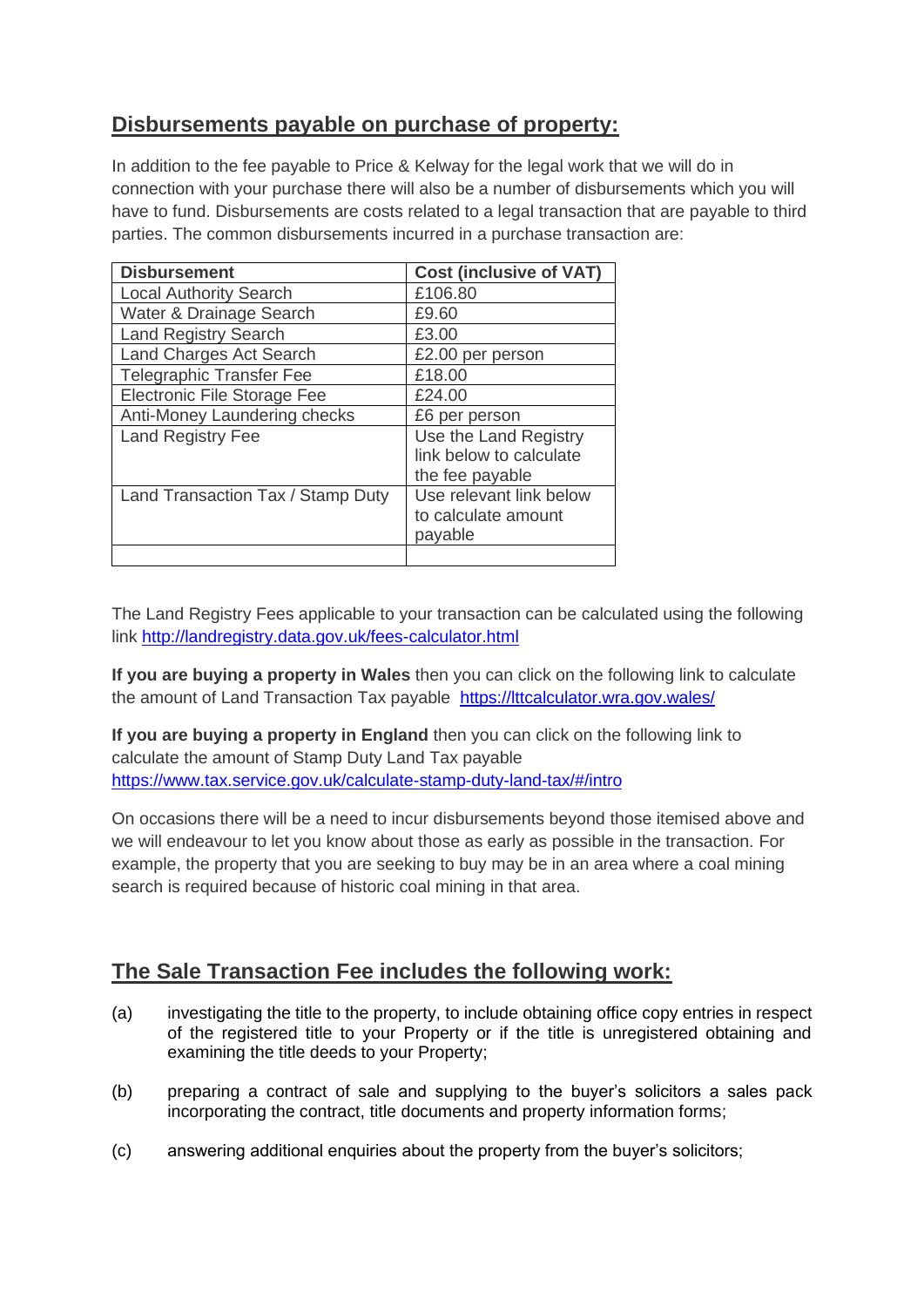- (d) approving a transfer document;
- (e) obtaining redemption figures for your mortgage (if appropriate);
- (f) proceeding to exchange of contracts and then completion of the purchase;
- (g) receiving funds by telegraphic transfer from the buyer's solicitors;
- (h) redeeming the mortgage secured upon the Property (if appropriate);
- (i) paying the Estate agent's fees if instructed to do so;
- (j) payment of net proceeds of sale to yourselves in accordance with your instructions.

#### **Disbursements payable on sale of property:**

In addition to the fee payable to Price & Kelway for the legal work that we will do in connection with your sale there will also be a number of disbursements which you will have to fund. Disbursements are costs related to a legal transaction that are payable to third parties. The common disbursements incurred in a sale transaction are:

| <b>Disbursement</b>             | <b>Cost (inclusive of VAT)</b> |
|---------------------------------|--------------------------------|
| <b>Office Copy Entries</b>      | £9.00                          |
| <b>Telegraphic Transfer Fee</b> | £18.00                         |
| Electronic File Storage Fee     | £24.00                         |
|                                 |                                |

On occasions there will be a need to incur disbursements beyond those itemised above and we will endeavour to let you know about those as early as possible in the transaction. For example, it may be necessary to fund a Defective Title Indemnity Policy to insure against missing documents which we could not have known about until the title for your property has been investigated.

### **How long will a property sale or purchase take?**

The average transaction takes about 10 weeks to complete from when the contract pack is sent or received, but this can vary, depending on issues such as the length of the chain involved and third-party factors such as mortgage lenders or unexpected changes in circumstances.

We will always aim to progress the transaction as quickly as you want us to so any delays will only be as a result of third parties or factors outside of our control. For example, a leasehold transaction will usually take significantly longer due to the involvement of third parties such as landlords and managing agents who are required to provide significant information about the property.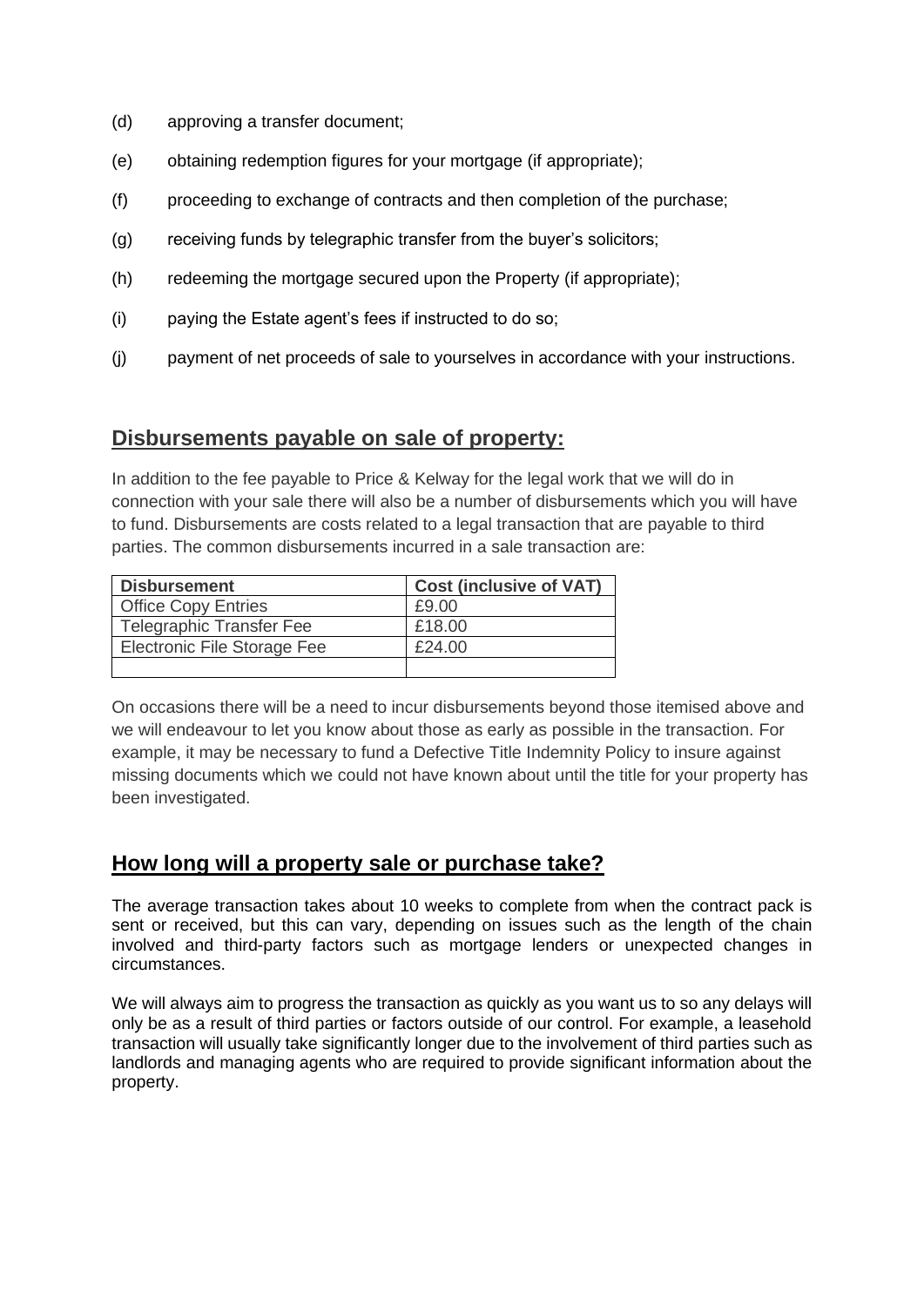# **Aborted Transactions:**

There will be occasions when a transaction does not complete. This can be due to any number of factors. In these circumstances then we will charge you at a discounted rate of £120.00 per hour plus VAT for each hour of solicitor time. Our charge in an aborted transaction would not exceed the fee that has been provided to you at the outset for all of the work to be undertaken.

# **Unexpected work:**

There will be occasions when a transaction becomes protracted or more complex than originally anticipated. In those circumstances then we reserve the right to increase the fee that we charge for the work involved. We will inform you if any unforeseen extra work becomes necessary and let you know in writing the estimated cost of that extra work before incurring extra costs. We will attempt to agree an amended charge with you. If we cannot reach agreement, we will do no further work and charge you an hourly basis for work to date, as set out above.

## **Mortgage and Re-mortgaging:**

Our fee to act on your behalf where you wish to secure a mortgage against a property or remortgage a property will be as follows:

| <b>Amount being borrowed</b> | Fee (exclusive of VAT)  |
|------------------------------|-------------------------|
| E0 - £500,000                | £475                    |
| Over £500,000                | Fee provided on request |

# **Disbursements payable on mortgage and re-mortgage transactions:**

In addition to the fee payable to Price & Kelway for the legal work that we will do in connection with your mortgage / re-mortgage there will also be a number of disbursements which you will have to fund. Disbursements are costs related to a legal transaction that are payable to third parties. The common disbursements incurred in a mortgage / re-mortgage transaction are:

| <b>Disbursement</b>             | <b>Cost (inclusive of VAT)</b> |
|---------------------------------|--------------------------------|
| <b>Office Copy Entries</b>      | £9.00                          |
| <b>Local Authority Search</b>   | £106.80                        |
| Water & Drainage Search         | £9.60                          |
| <b>Land Registry Search</b>     | £3.00                          |
| <b>Land Charges Act Search</b>  | £2.00 per person               |
| <b>Telegraphic Transfer Fee</b> | £18.00                         |
| Electronic File Storage Fee     | £24.00                         |
| Anti-Money Laundering checks    | £6 per person                  |
| <b>Land Registry Fee</b>        | Use the Land Registry          |
|                                 | link below to calculate        |
|                                 | the fee payable                |